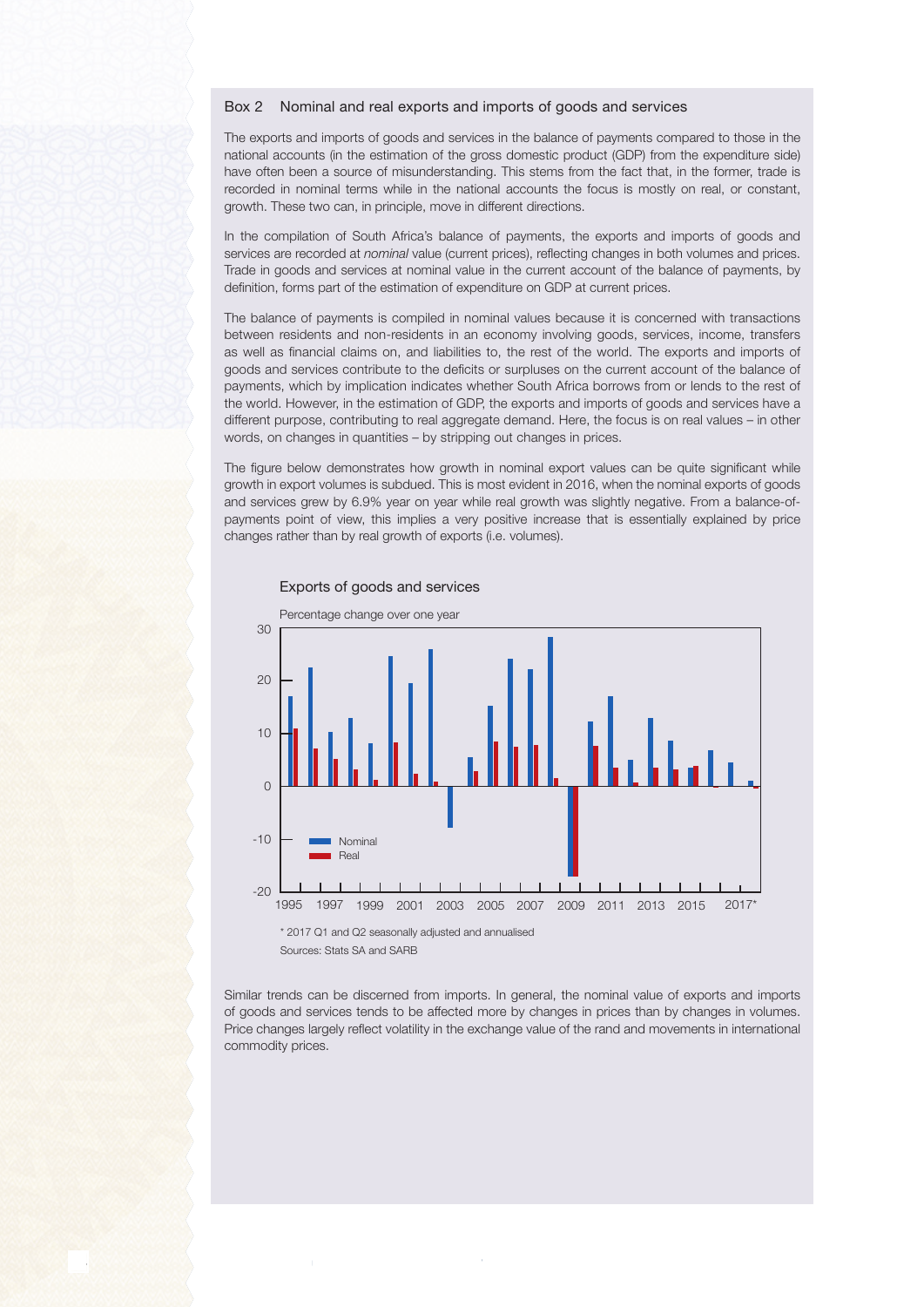

In addition to export and import values and quantities, another important complementary indicator is the terms of trade, defined as the ratio of export to import prices. To calculate the terms of trade, these export and import price indices are respectively derived from the ratios between exports and imports at current and constant prices on an aggregate level (i.e. implicit deflators). The terms of trade strengthens (i.e. the index value increases) when the increase in export prices outpaces that in import prices. A strengthening of the terms of trade usually contributes to an improvement in the current account of the balance of payments.



## Terms of trade\*